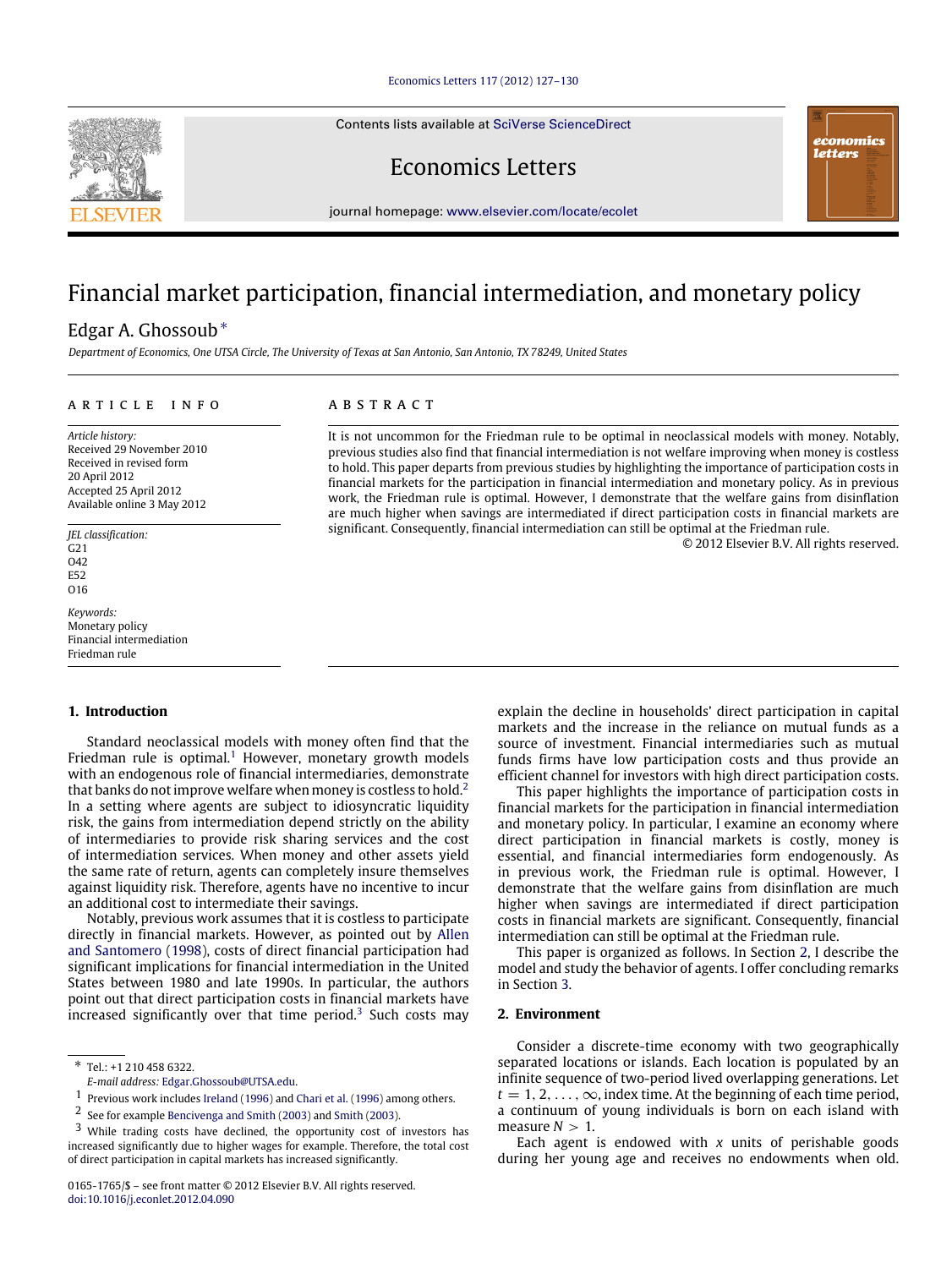Further, agents derive utility from consuming the economy's single consumption good, *c* when old. The preferences of a typical agent are expressed by  $u(c) = \frac{c^{1-\theta}}{1-\theta}$  $\frac{c^{1-\theta}}{1-\theta}$ , where  $\theta \in (0, 1)$ , is the coefficient of risk aversion.

While agents do not receive endowments in their old-age, they can save their young age income in financial markets. In particular, agents can invest in an irreversible and illiquid investment project (or technology) and hold cash reserves. For each unit of goods allocated to the technology in period *t*, agents receive  $r > 1$  units of consumption in  $t + 1$  and zero units if the investment is liquidated early. Assuming that the price level is common across locations, I refer to *P<sup>t</sup>* as the number of units of currency per unit of goods at time *t*. In this manner, one unit of goods invested in cash in *t* generates  $\frac{p_t}{p_{t+1}}$  units of goods in the subsequent period.

Following [Townsend](#page--1-6) [\(1978\)](#page--1-6), participation in financial markets is costly. In particular, each agent incurs a fixed cost,  $T < x$ , in units of goods from investing directly in the economy's assets. Since the cost is lump sum, agents wish they could pool their funds and invest all at once to lower trading costs.

Denote the per capita nominal monetary base and investment in the project, by  $\tilde{m}_t$  and  $i_t$  respectively. At the initial date 0, the generation of old agents at each location is endowed with the aggregate money supply,  $M_0$ . Finally, define  $m_t = \tilde{m}/P_t$  to be the real supply of money per person in period *t*.

Moreover, individuals in the economy are subject to relocation shocks. Each period, a fraction of young agents must move to the other island. These agents are called ''movers''. Limited communication and spatial separation make trade difficult between different locations. As in standard random relocation models, fiat money is the only asset that can be carried across islands. $^4$  $^4$  Since money is the only asset that can cross locations, agents who learn that they will be relocated will liquidate all their asset holdings into currency.

In the absence of financial intermediation, agents self insure against liquidity risk by investing directly in financial markets. Due to idiosyncratic shocks, agents have an incentive to cooperate. Specifically, each agent *j* has the ability to cooperate with other members of its own generation to form a coalition. Agents that agree to form a coalition pay as a group, a one time fixed cost,  $F \in (x, Nx)$ . Therefore, as in [Townsend](#page--1-6) [\(1978\)](#page--1-6), agents engage in a cooperative game. Each coalition or financial institution lasts for two periods and provides a number of financial services. First, if the number of depositors in the coalition is large enough (infinite), the bank can completely diversify idiosyncratic shocks. Thus, a financial intermediary provides liquidity services and prevents excessive cash holding. In this economy, *N* coalitions of this size can be supported.<sup>[5](#page-1-1)</sup>

Additionally, due to increasing returns to scale to investment, financial intermediaries can reduce the costs of participating in financial markets by spreading the costs over a large number of depositors. The ability of banks to reduce trading costs depends on the number of banks in the banking sector. In particular, increasing returns to scale can only be realized if the number of coalitions formed, *n* does not exceed *N*. For example, suppose two coalitions of equal size are formed. The cost of investing in financial markets per person in each coalition is  $\frac{T}{N/2} \geqslant T$ . Thus, economies of scale are realized in this example if  $N > n = 2$ . In this manner, financial intermediaries play an important role in reducing participation costs in financial markets—a role generally ignored in previous work with liquidity risk such as [Schreft](#page--1-7) [and](#page--1-7) [Smith](#page--1-7) [\(1997\)](#page--1-7).

In addition to depositors, there is a central bank that follows a constant money growth rule. The aggregate nominal stock of cash in period *t* is expressed by  $M_t = \sigma M_{t-1}$ , where  $\sigma > 0$  is the gross rate of money creation (or destruction when  $\sigma < 1$ ). In real per capita terms:

$$
m_t = \sigma \frac{P_{t-1}}{P_t} m_{t-1}.
$$
\n<sup>(1)</sup>

The government uses seigniorage income to finance an endogenous sequence of spending. Denote real government spending per capita by *g<sup>t</sup>* , with:

$$
g_t=\frac{\sigma-1}{\sigma}m_t.
$$

Following [Huybens](#page--1-8) [and](#page--1-8) [Smith](#page--1-8) [\(1999\)](#page--1-8), government spending does not affect agents' portfolios in the economy.

#### *2.1. Welfare under direct investment*

Suppose agents participate directly in financial markets by incurring a participation cost, *T* . As agents do not value young age consumption, all income is saved in cash reserves and the long term project:

$$
x = m_t^a + i_t^a + T \tag{2}
$$

<span id="page-1-2"></span>where  $m_t^a$  and  $i_t^a$  denote respectively the amount of cash balances and investment per person under financial autarky.

If an agent is forced to relocate, he will lose his investment in the long term project and thus his consumption in  $t + 1$ ,  $c_{t+1}^m$  will stem from cash balances on hand:

$$
c_{t+1}^m = m_t^a \frac{P_t}{P_{t+1}}.
$$
\n(3)

Despite that money is dominated in rate of return, agents will end up holding excess cash reserves in the event they do not relocate. This happens because money is the only form of insurance in the absence of financial intermediation. Thus, if an agent does not relocate, his consumption,  $c_{t+1}^n$  comes from cash reserves and the return on the investment project:

$$
c_{t+1}^n = m_t^a \frac{P_t}{P_{t+1}} + r_t^a. \tag{4}
$$

Agents make their portfolio choice to maximize their expected utility. The problem facing a typical agent under financial autarky is summarized by:

$$
u^{a} = \underset{c_{t+1}^{m}, c_{t+1}^{n}, m_{t}^{a}, i_{t}^{a}}{\text{Max}} \frac{1}{1-\theta} \left( \pi \left( c_{t+1}^{m} \right)^{1-\theta} + (1-\pi) \left( c_{t+1}^{n} \right)^{1-\theta} \right) \tag{5}
$$

subject to  $(2)-(4)$ .

Define  $I_t = r \frac{P_{t+1}}{P_t}$  to be the gross nominal return to the investment project between *t* and  $t + 1$ . The portfolio choice of a typical agent under direct investment is such that:

$$
m_t^a = \gamma^a (I_t) (x - T) \tag{6}
$$

where  $\gamma^a(I_t) = \frac{m_t^a}{(\chi - T)} \in (0, 1]$  is the fraction of savings allocated towards money balances, with

$$
\gamma^{a} (l_{t}) = \frac{1}{\left(1 - \frac{1}{l_{t}}\right) \left(1 + \left(\frac{1 - \pi}{\pi}\right)^{\frac{1}{\theta}} (l_{t} - 1)^{\frac{1 - \theta}{\theta}}\right)} \quad \text{if } l_{t} > \frac{1}{1 - \pi}
$$
\n
$$
\gamma^{a} (l_{t}) = 1 \quad \text{if } l_{t} \le \frac{1}{1 - \pi}.
$$
\n(7)

While agents hold cash reserves to insure themselves against relocation shocks, they also value income. Therefore, agents hold

<span id="page-1-0"></span><sup>4</sup> Currency is accepted in both locations because it is universally recognized and cannot be counterfeited.

<span id="page-1-1"></span><sup>5</sup> This necessarily has to happen for the law of large numbers to hold. In this manner, there can be at most *N* infinite subsequences of unit mass each.